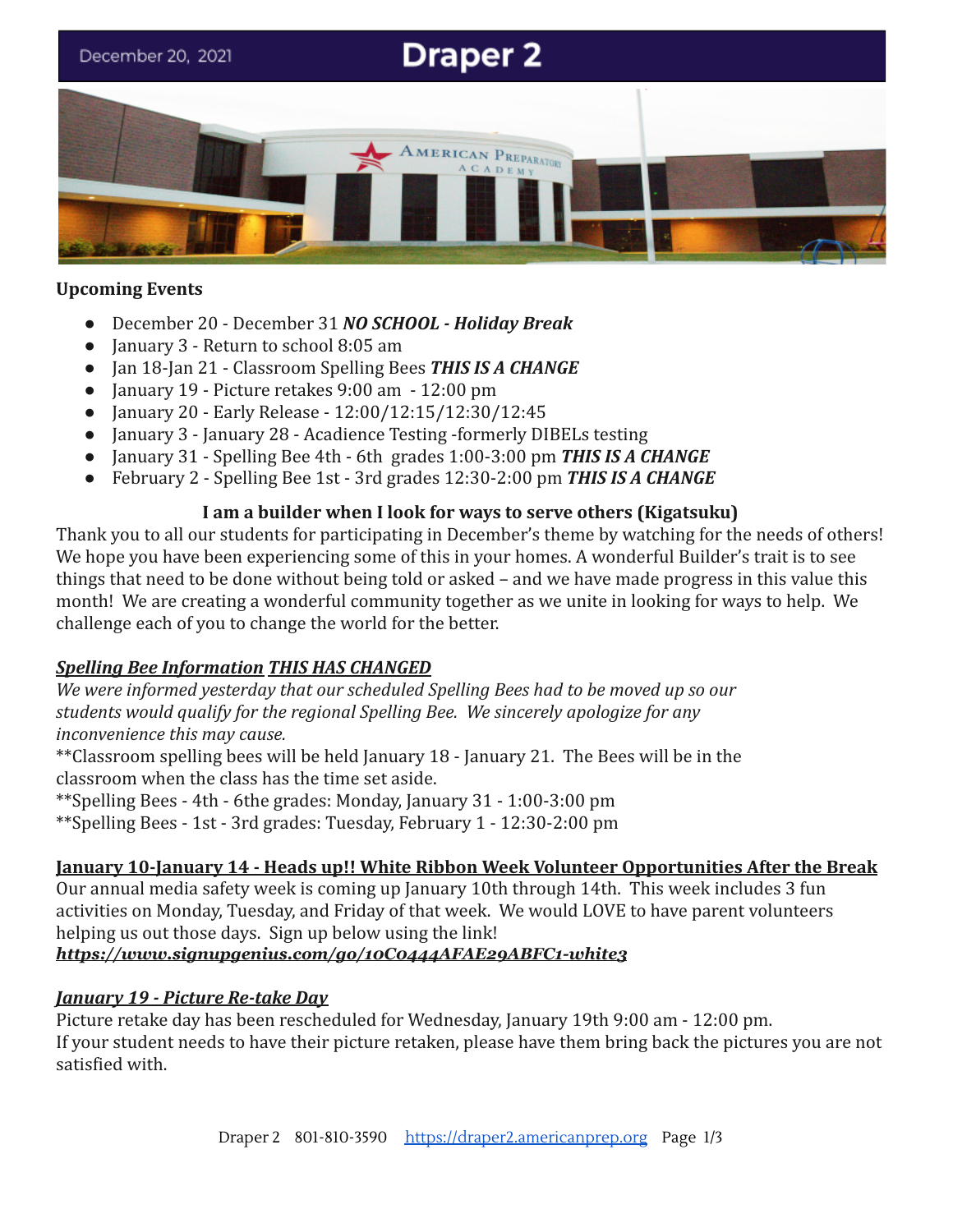# *Thursday, January 20 - Early Dismissal - Professional Development*

*AM Kindergarten students will attend this day*

- Kindergarten students with no other D2 or D3 siblings will be released at 12:00 pm
- $\bullet$  Yellow 12:15 pm
- $\bullet$  Blue 12:30 pm
- Red 12:45 pm
- Buses will leave at 12:25 pm and arrive 3 hours earlier than usual. Bus schedules are posted here - <https://www.americanprep.org/bus-program/>
- Day Care Buses please contact your provider to confirm arrangement

## *Rock The Socks!!!*

Our school collected 8,766 pairs of socks!!! Thank you to ALL of our families.

Top classes:

- 1. Mrs. Young a.m. kindergarten 582 pairs
- 2. Mrs. J. Wise 2nd grade 343 pairs
- 3. Mrs. K Wise 1st grade 324 pairs

1. Ms. McCall 6th grade 752 pairs

- 2. Ms. Eagle 6th grade 593 pairs
- 3. Ms. Diamond 5th grade 541 pairs

Thank you thank you thank you for your support, enthusiasm and flexibility that all helped make this a huge success.

## *THANK YOU!!!*

A big thank you to all of the families who made our staff's last week of school so amazing!! All of the fruits, vegetables, chips & salsa drinks, salads and treats were greatly appreciated.

A HUGE thank you to CupBop for providing lunch for our whole staff Thursday, December 16th. What a wonderful treat that was.

# *School Closures and Delays Policy*

American Prep schools will remain open, when possible, even if weather conditions are severe, as we know that for some of our families it is very important that school is open on scheduled school days. American Prep is concerned about the safety of all students, staff, and patrons. We encourage everyone to use caution traveling safely to and from our schools and buildings.

American Prep recognizes that the decision to keep children home when weather conditions are severe is always at the parents' discretion.

Students who are kept home by a parent or guardian will not be penalized for their absence or tardiness. Make-up schoolwork may be necessary, but schools will accommodate students on the timely completion of required assignments or tests.

On occasion, the weather may be so extreme that American Prep will close schools or implement a late start or early dismissal. In the past, we followed the district where our schools reside for these decisions. Beginning with the 20-21 school year, this will no longer be the case.

American Prep will make decisions for each campus on a case-by-case basis. The following